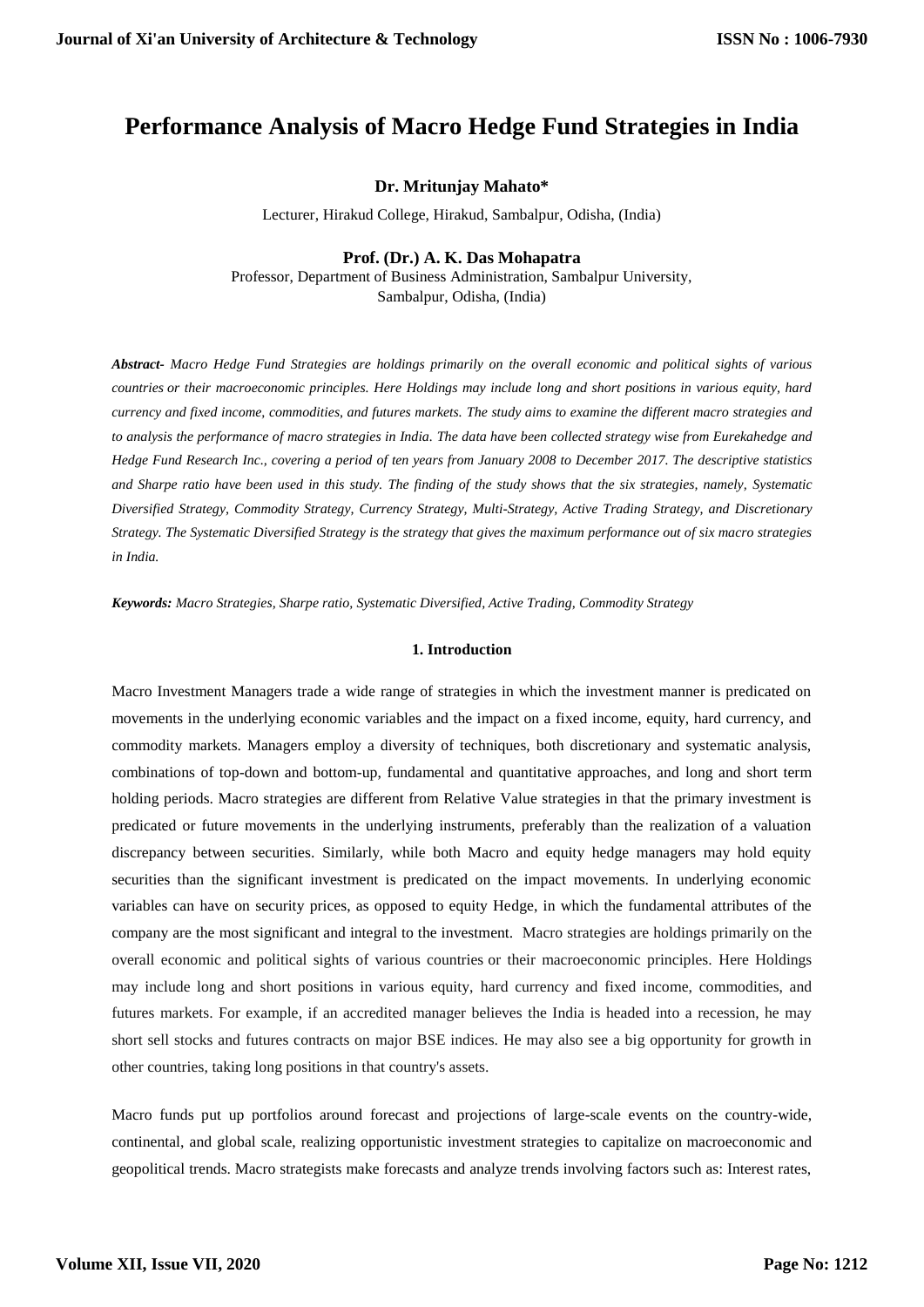Politics. Domestic and foreign policies, International trade, Currency exchange rates, and other factors. Macro funds are considered among the least-restricted funds as they generally place any type of trade they choose using almost any type of security. Macro funds are generally actively managed by accredited managers. They try to profit off broad changes that arises from both political and economic factors. They can be fairly diversified, offering exposure to different assets and instruments. Investors can expect higher investment thresholds and higher fees associated with these funds because accredited mangers are actively managed these funds.

#### **2. Review of Literature**

Ackermann et al. (1999) have conducted a study entitled 'The Performance of Hedge Funds: Risk, Return, and Incentives'. The main objective of the study was to examine the performance of hedge funds linking with an incentive fee structure. The study concluded with the findings that diverse investment options made difficult to classify fund and identify the correct benchmark due to the short period. Liang (1999) has undertaken a study entitled "On the Performance of Hedge Funds". The broad objective of the study was to focus on the performance of hedge fund with compare to the mutual fund. The study indicated that Hedge funds were provided higher Sharpe ratios and performance than mutual funds through better manager skills, although hedge fund returns were more volatile. Average hedge fund returns were related positively to incentive fees, fund assets, and the lockup period. Malkiel and Saha (2004) have conducted a study entitled 'Hedge Funds: Risk and Return'. The main objectives of the study were to (i) investigate the substantial attrition of hedge funds. (ii) Analyze the determinants of hedge funds demise. (iii) Provide the results of tests of return persistence. The study concluded with the findings that hedge funds were riskier and provides lower returns than common funds. Amin and Kat (2003) have conducted a study entitled 'Hedge Fund Performance 1990-2000: Do the Money Machines Rally Add Value?' The main objective of the study was to examine the hedge fund offers to investors' superior risk-return tradeoffs. The study indicated with the findings that the main attraction of hedge funds lays in the weak relationship between hedge fund returns and returns on other assets classes. Mato Njavro (2012) has conducted a study entitled 'Asia-Focused Hedge Funds: Analysis of Performance, Performance Persistence and Survival'. The main objectives of the study were to (i) analysis the performance of Asia focused hedge funds in the context of the 2007 to 2010 global financial crisis. (ii) Examine the returns of Asia focused hedge funds. (iii) Analysis of the survival of Asia focused hedge funds. The study concluded with the findings that (i) Asia focused hedge funds were not produced significant alphas on average. (ii) Asia focused hedge funds were no conclusive evidence of persistence in performance for the best or worst performing funds. (iii) Larger and better performing funds with lower redemption frequencies were more likely to survive. Fung and Hsieh (2000) have conducted a study entitled 'Performance Characteristics of Hedge Funds and Commodity Funds: Natural Vs Spurious Biases'. The broad objective of the study was to determine aggregate hedge fund performance measure to funds-of-hedge funds. The study concluded with the findings that the individual hedge fund style was used to measures the performance of funds of the hedge fund. Brandon and Wang (2013) have conducted a study entitled 'Liquidity Risk, Return Predictability, and Hedge Funds' Performance: An Empirical Study'. The main objective of the study was to analyse the effect of liquidity risk on the performance of equity hedge fund portfolios. It was observed from the study that the effects of liquidity risk in hedge fund portfolios incorporate predictability in managerial skills performance. Mahato and Mohapatra (2020) have conducted a study on 'Performance of Hedge Fund Strategies in India: An Empirical Analysis'. The objectives of the study were to (i)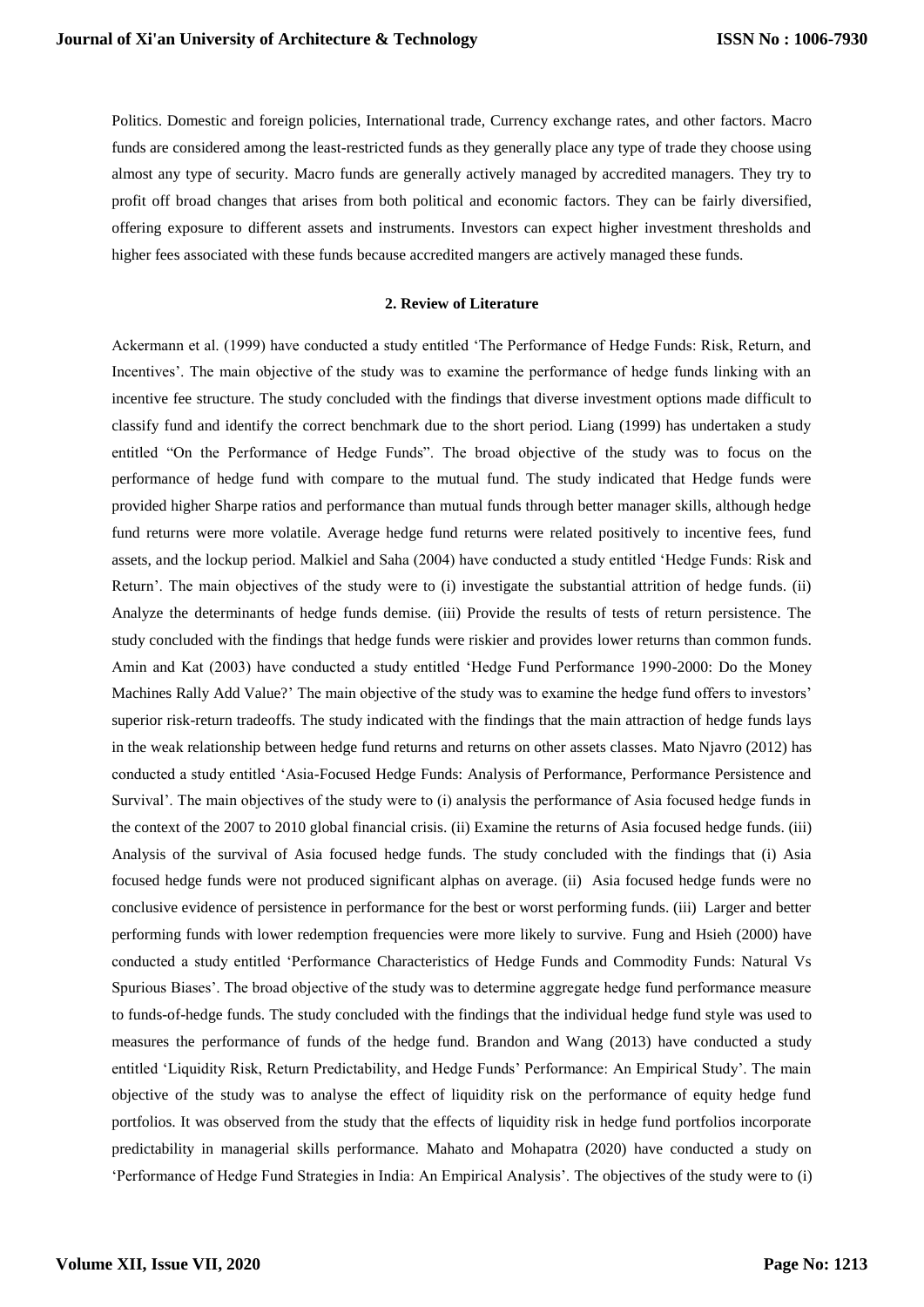examine the different hedge fund strategies and (ii) analysis the performance of hedge fund strategies in India. The study concluded with the findings that (i) the five hedge fund strategies, namely, Equity Hedge Strategy, Event Driven strategy, Fund of Funds Strategy, Macro Strategy and Relative Value Strategy, and (ii) The Relative Value Strategy is the strategy that gives the maximum performance of a hedge fund in India. Banerjee and Chowdary (2018) have conducted a study entitled 'Performance of Hedge Funds in India'. The objective of the study was to examine the performance of hedge fund in India in compare to other countries like Europe, Asia- Pacific, USA, and Global Hedge Fund. The study concluded with the Findings that Indian hedge funds have generated better returns at greater risk on standard deviation of returns with higher draw downs.

## **3. Objective of the Study**

This study has two broad objectives such as (i) to find out the different Macro Strategies perform in India, and (ii) to analysis the performance of Macro Strategies in India.

#### **4. Research Methodology**

The required data for the study has been collected from secondary source. The specific source from which data has been collected is the Hedge Fund Research Inc., and Eurekahedge. A total of six Macro Strategies (MCS) selected at random out of several Macro Strategies being used in India. Selection of these six strategies has been based on convenience. The data have been collected strategy wise from Hedge Fund Research Inc. and Eurekahedge, covering a period of ten years from January 2008 to December 2017. This study includes six different Macro Strategies (MCS) to represent as variables. The six strategies are Systematic Diversified Strategy (SDS), Commodity Strategy (COS), Currency Strategy (CUS), Multi-Strategy (MUS), Active Trading Strategy (ATS), and Discretionary Strategy (DIS).To measures the performance of Macro Strategies (MCS), the descriptive statistics and Sharpe ratio have been used in this study.

#### **5. Analysis and Interpretation**

The Performance of Macro Strategies has been analyzed here and the result thereof has been shown in Table 1 As stated before, the Macro Strategies has six *sub-strategies*, such as, Systematic Diversified Strategy (SDS), Commodity Strategy (COS), Currency Strategy (CUS), Multi-Strategy (MUS), Active Trading Strategy (ATS), and Discretionary Strategy (DIS). Table 1 contains the performance of the sub-strategies also.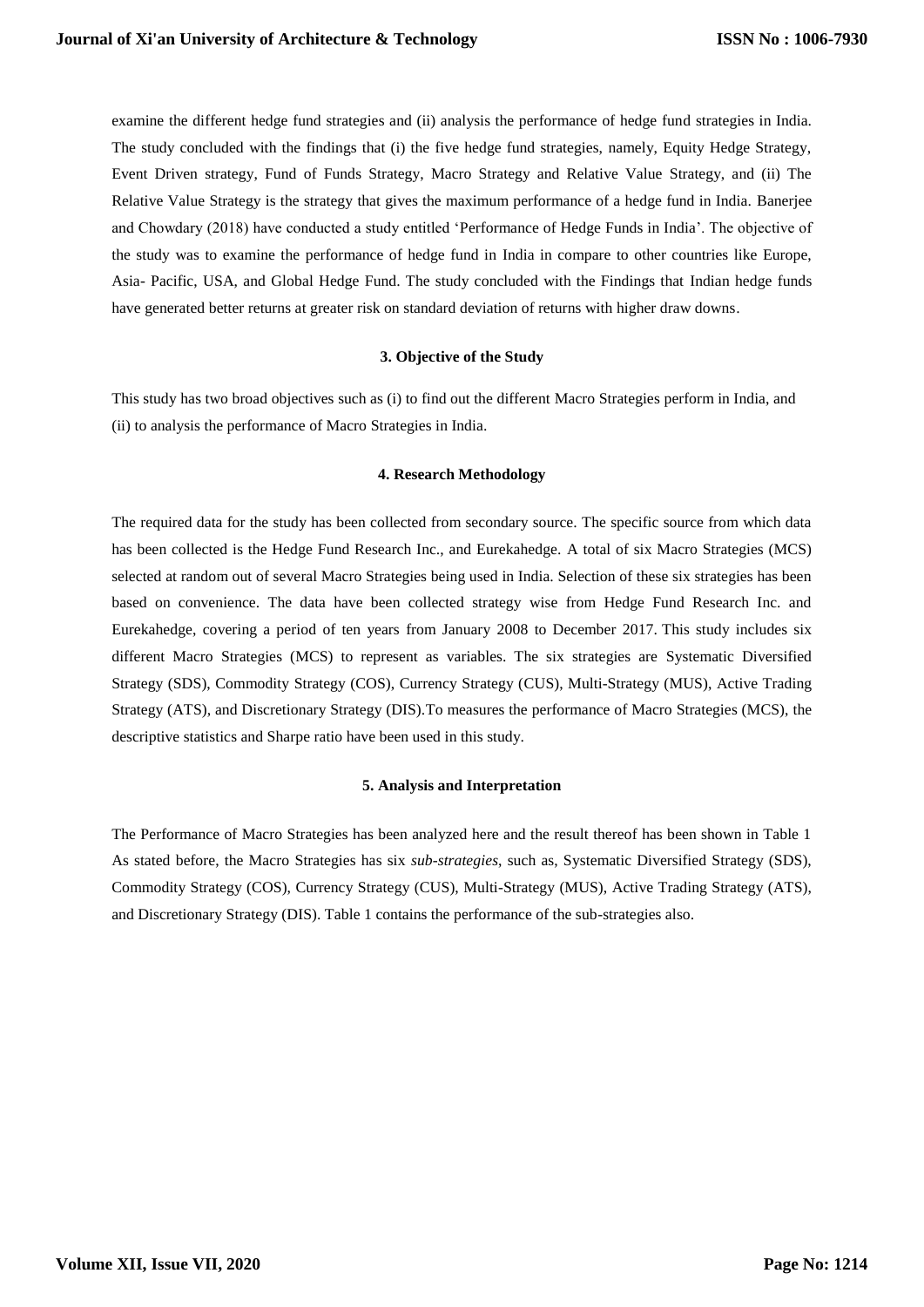| <b>Macro Strategies</b> | <b>Minimum</b> | <b>Maximum</b> | Mean  | <b>Std. Deviation</b> | <b>Skewness</b> | <b>Kurtosis</b> |
|-------------------------|----------------|----------------|-------|-----------------------|-----------------|-----------------|
| <b>SDS</b>              | $-3.69$        | 6.49           | 0.236 | 2.148                 | 0.383           | $-0.237$        |
| <b>COS</b>              | $-3.61$        | 7.50           | 0.174 | 1.595                 | 1.130           | 4.064           |
| <b>CUS</b>              | $-2.18$        | 2.24           | 0.103 | 0.885                 | $-0.008$        | $-0.034$        |
| <b>MUS</b>              | $-3.32$        | 4.29           | 0.223 | 1.253                 | 0.061           | 1.128           |
| ATS                     | $-2.45$        | 2.91           | 0.193 | 1.069                 | $-0.029$        | 0.076           |
| <b>DIS</b>              | $-4.51$        | 5.07           | 0.033 | 1.339                 | 0.043           | 2.087           |

Table 1: Descriptive statistics of the return on Macro strategies

*Note: SDS= Systematic Diversified Strategy, COS= Commodity Strategy, CUS= Currency Strategy, MUS= Multi-Strategy, ATS= Active Trading Strategy, and DIS= Discretionary Strategy.*

It is observed from Table 1 that Systematic Diversified Strategy (SDS) has recorded the highest return with a mean value of 0.236 among all the six sub strategies of Macro strategies. This is followed by Multi- Strategy (MUS), Active Trading Strategy (ATS), Commodity Strategy (COS), Currency Strategy (CUS), and Discretionary Strategy (DIS) with the mean values of, 0.223, 0.193, 0.174, 0.103 and 0.033 respectively.

It is also observed that Systematic Diversified Strategy (SDS) is the strategy that carries the highest risk with the standard deviation of 2.148. This turns out to be the most volatile strategy among all the strategies in the category. Moreover, it is also found that the skewness in Systematic Diversified Strategy (SDS), Commodity Strategy (COS), Multi- Strategy (MUS), and Discretionary Strategy (DIS) have been positive. Further, it is also found that the skewness in Currency Strategy (CUS) and Active Trading Strategy (ATS) have been negative. A positive skewness indicates existence of a higher probability of earning extreme positive returns and a negative skewness indicates existence of a higher probability of earning extreme negative returns.

Similarly, the kurtosis values of the returns of the strategies have been calculated to determine the steadiness of the earnings. A leptokurtic distribution would mean the earnings being more consistent, whereas a platykurtic distribution would mean the returns have 'outliers', that is, the returns not being stable. In case of Macro Strategies, as Table 1 shows COS has kurtosis value is 4.064. Therefore, it may be concluded that the return of Commodity Strategy (COS) has been 'leptokurtic'; hence it gives a consistent return. But, the kurtosis value of Systematic Diversified Strategy (SDS), Currency Strategy (CUS), Multi- Strategy (MUS), Active Trading Strategy (ATS), and Discretionary Strategy (DIS) have remained in between (-) 0.034 to 2.087, which is below 3.00. It is therefore 'platykurtic', having 'outliers', and hence their returns are not stable.

Further, a graphical representation of the performance of Macro Strategies over the 10 years period under study has been made for a quick comprehension. The graphs have been drawn for both the overall performance and for individual fund wise performance. Fig. 1 depicts the overall performance, whereas, Fig. 1(a) through 1(f) show the performance of Systematic Diversified Strategy (SDS), Commodity Strategy (COS), Currency Strategy (CUS), Multi-Strategy (MUS), Active Trading Strategy (ATS), and Discretionary Strategy (DIS), respectively. The X-axis represents time period and the Y-axis represents 'return' of Macro Strategies.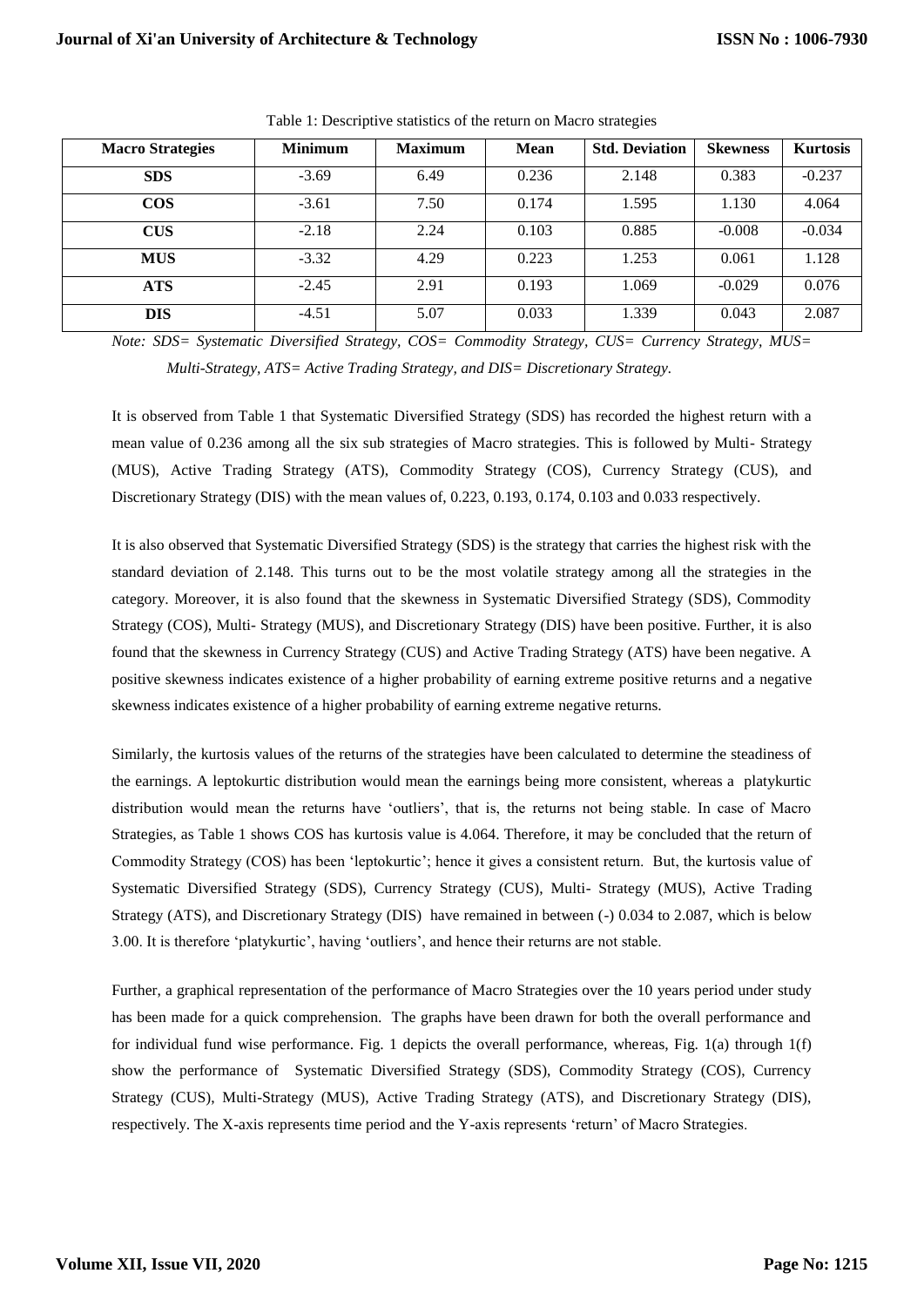



It is observed from Fig. 1 that the overall return of Macro Strategies has remained between a maximum 4.22% to a minimum of minus (-)2.62% over the 10 years period under study.

Going by the sub strategies, the returns have varied between 6.490% to minus (-) 3.690% in case of Systematic Diversified Strategy (SDS) as can be seen from Fig. 1(a); 7.500% to minus (-) 3.610% in case of Commodity Strategy (COS) as depicted in Fig. 1(b); 2.240% to minus (-) 2.180% in case of Currency Strategy (CUS) as reflected in Fig. 1(c); 4.290% to minus (-) 3.320% in case of Multi-Strategy (MUS) as depicted in Fig. 1(d); 2.910% to minus (-) 2.450% in case of Active Trading Strategy (ATS) as reflected in Fig. 1(e); and 5.070% to minus (-) 4.51% in case of Discretionary Strategy (DIS) as depicted in Fig. 1(f).



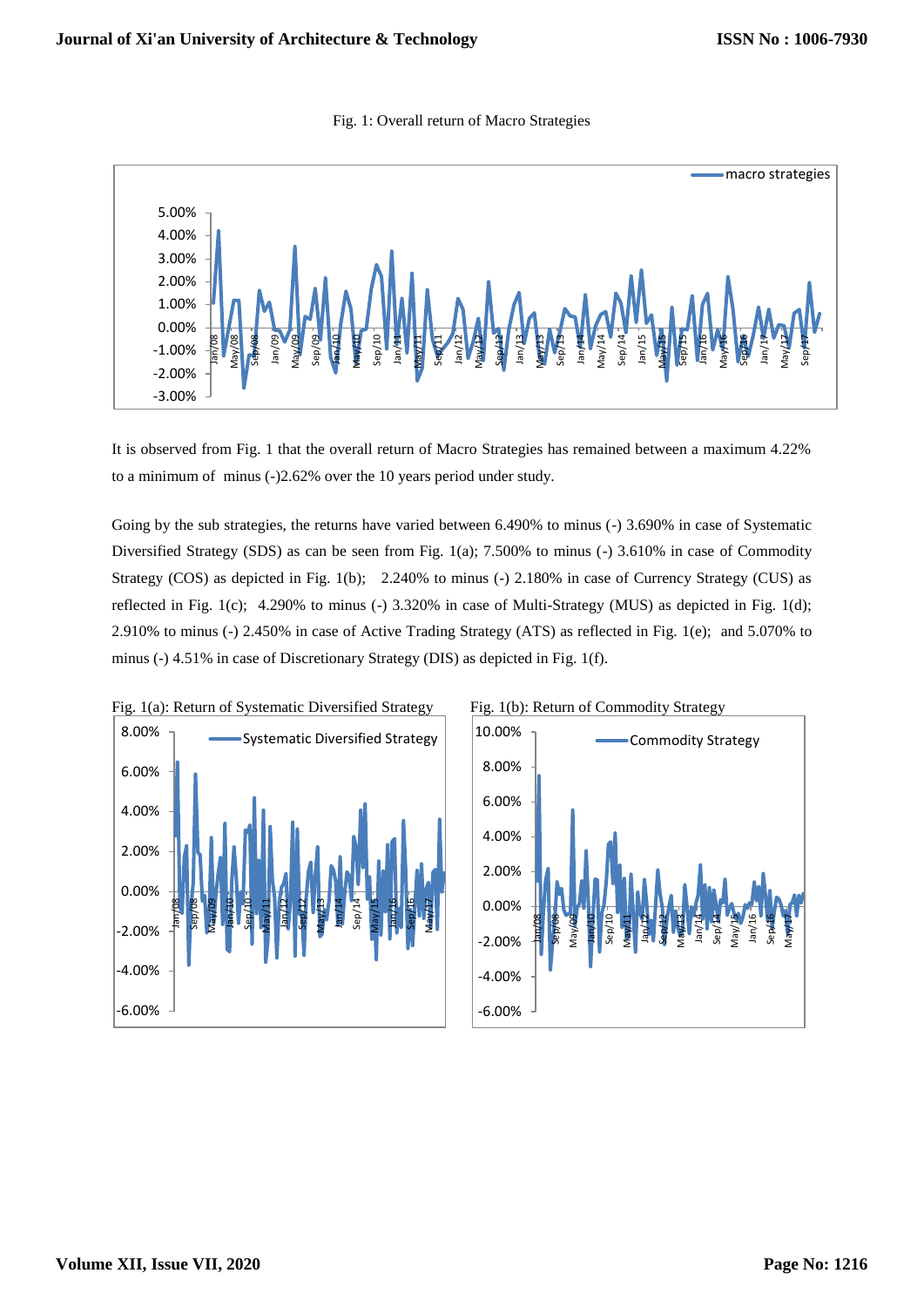

Active Trading Strategy





Fig. 1(e): Return of Active Trading Strategy Fig. 1(f): Return of Discretionary Strategy



## **6. Risk and Return of Macro Strategy**

The Risk and Return of Macro Strategies (MCS) have been analyzed here and the results shown in Table 2. There are six Macro Strategies, namely, Systematic Diversified Strategy (SDS), Commodity Strategy (COS), Currency Strategy (CUS), Multi-Strategy (MUS), Active Trading Strategy (ATS), and Discretionary Strategy (DIS), against which the analyses have been made here.

|                         |               | <b>Risk Free</b> |                      |                     |
|-------------------------|---------------|------------------|----------------------|---------------------|
| <b>Macro</b> strategies | <b>Return</b> | <b>Return</b>    | <b>St. Deviation</b> | <b>Sharpe Ratio</b> |
| <b>SDS</b>              | 0.028         | 0.028            | 0.074                | 0.004               |
| $\cos$                  | 0.021         | 0.028            | 0.053                | $-0.133$            |
| CUS                     | 0.012         | 0.028            | 0.029                | $-0.532$            |

Table 2: Sharpe ratio of the returns on Macro Strategies

-3.00%

-2.00%

-1.00%

Jan/08 Aug/08 Mar/09 Oct/09 May/10 Dec/10 Jul/11 Feb/12 Sep/12 Apr/13 Nov/13 Jun/14 Jan/15 Aug/15 Mar/16 Oct/16

0.00%

1.00%

2.00%

3.00%

4.00%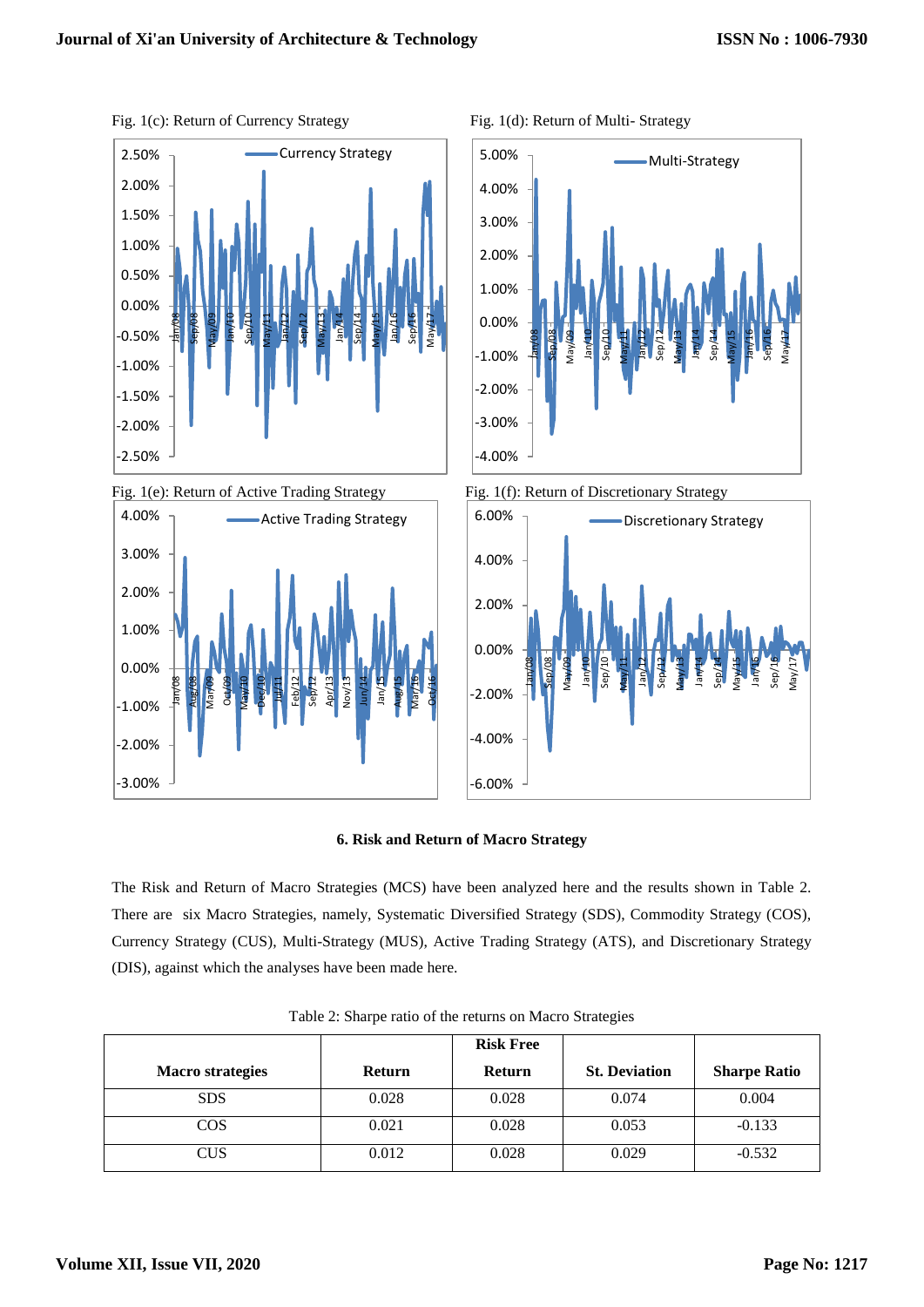| <b>MUS</b> | 0.027 | 0.028 | 0.052 | $-0.011$ |
|------------|-------|-------|-------|----------|
| <b>ATS</b> | 0.023 | 0.028 | 0.035 | $-0.135$ |
| DIS        | 0.005 | 0.028 | 0.070 | $-0.327$ |

*Note: SDS= Systematic Diversified Strategy, COS= Commodity Strategy, CUS= Currency Strategy, MUS= Multi-Strategy, ATS= Active Trading Strategy, and DIS= Discretionary Strategy.*

It is observed from Table 2 that the Sharpe ratio of Systematic diversified strategy (SDS) is found to be the highest out of the other Macro Strategies with a Sharpe value of 0.004. This implies that Systematic diversified strategy (SDS) gives the highest annual return per unit of risk over the period of 10 years ranging from 2008 to 2017. This is followed by Multi-Strategy (MUS), Commodity Strategy (COS), Active Trading Strategy (ATS), Discretionary Strategy (DIS) and Currency Strategy (CUS) with the values of,- 0.011, -0.133, -0.135, -0.327 and -0.532 respectively. It is found that Sharpe ratio in Systematic diversified strategy (SDS) gives higher value per unit of return, which implies that investors should favour to invest in Systematic diversified strategy (SDS). Further, the Systematic diversified strategy (SDS) is also more volatile and risky compared to other Macro strategies. If investor expects this to continue in the future, they should choose Systematic diversified strategy (SDS) over the other Macro strategies.

The risk and return of Macro Strategies have also been shown graphically for a quick comprehension. The graph has been drawn for risk and return of different Macro Strategies. Fig. 2 depicts the risk and return of different Macro Strategies namely, Systematic Diversified Strategy (SDS), Commodity Strategy (COS), Currency Strategy (CUS), Multi-Strategy (MUS), Active Trading Strategy (ATS), and Discretionary Strategy (DIS).



Fig. 2: Sharpe ratio of Macro Strategies

*Note: SDS= Systematic Diversified Strategy, COS= Commodity Strategy, CUS= Currency Strategy, MUS= Multi-Strategy, ATS= Active Trading Strategy, and DIS= Discretionary Strategy.*

Fig. 2 depicts the returns of different Macro Strategies over the 10 years period from January 2008 to December 2017 under study. The X-axis represents different Macro Strategies whereas the Y-axis represents the Sharpe